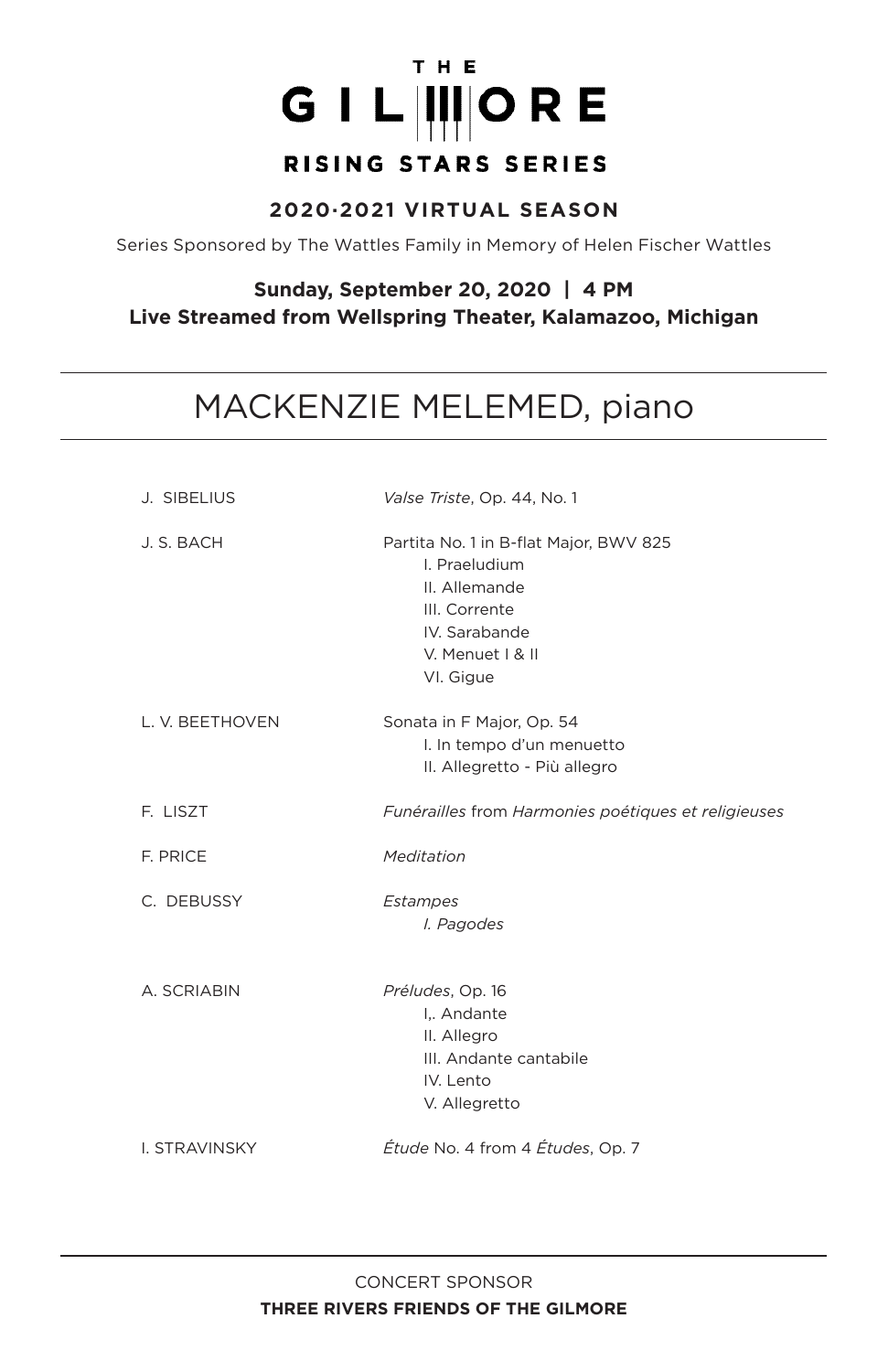# About the Artist *About* the Artist *JEAN SIBELIUS*



# Mackenzie Melemed

American pianist Mackenzie Melemed was the winner of The Juilliard School's 2019 Leo B. Ruiz Carnegie Hall Recital Prize and 2018 Arthur Rubinstein Piano Prize. In May 2019, he won third prize in the 1st China International Music Competition, performing in the final round with The Philadelphia Orchestra under the baton of Maestro Yannick Nézet-Séguin at the National Center for Performing Arts in Beijing. Most recently, he was named a finalist of the 2021 American Pianists Association Awards, which comes with a \$50,000 cash prize.

Recent performance highlights include guest artist appearances with the San Diego Symphony and Finland's Vaasa City Orchestra and solo recitals at the Salle Cortôt (Paris), Arctic Piano Fest (Finland), South Orange Performing Arts Center (NJ), and Tuckerman Hall (Worcester, MA). As winner of the Ruiz Prize he also made his debut at Carnegie Hall's Weill Recital Hall.

In October 2019, Warner Classics released "Möbius," featuring his performance of contemporary Korean composer Jeajoon Ryu's first piano concerto with 1994 Gilmore Artist Ralf Gothóni conducting the Sinfonia Varsovia (Warsaw). Since the start of the COVID-19 pandemic, Mr. Melemed has transformed his New York City apartment into a home studio, performing concerts via livestream and offering virtual lessons to students around the world.

# **(1865-1957)**

## *Valse Triste,* Op. 44, No. 1

Jean Sibelius, the voice of Finnish nationalism, is principally known for his large-scale symphonies and concertos. This exquisite little waltz reveals a softer side. It was composed in 1903 as incidental music for Arvid Järnefelt's play Kuolema ("Death"), to accompany a scene in which a dying mother, attended by her son, imagines that she is waltzing. The son sleeps. When he awakes, he finds that she has danced away with death.

Sibelius sold the work outright to his publisher, giving up all royalties. It immediately became one of his most popular works ever, a signature piece. A year after its composition he arranged it for piano, brilliantly

capturing the orchestral sonorities on the keyboard. (Since then it has been set for six double basses, cello/ piano, a cappella vocal ensemble, synthesizer, and jazz quartet.) With its yearning melodies, harmonies that change beneath your feet, and surprising tempo and mood changes, it is quintessentially Romantic in style. Fragments of waltzes from happier times float in and out, the last one becoming almost manic. Yet it is the plaintive first melody, always returning, that expresses the work's deep sadness, lingering in the ear long after the music is finished. It is the perfect expression of the last dance of the evening. "Triste" indeed.

#### **JOHANN SEBASTIAN BACH (1685-1750)**

## Partita No. 1 in B-Flat Major, BWV 825

In 1731, J. S. Bach published at his own expense the first part of his magisterial Clavierübung ("Exercises for the Keyboard"), containing a set of six partitas. He described the work as "Clavier Practice, consisting of Preludes, Allemandes, Courantes, Sarabandes, Gigues, Minuets and other Galanteries composed for the pleasurable diversion of music lovers." Like its sister, the suite, the Baroque partita is a collection of venerable dances, all in the same key, cast in two repeated sections, each with its own distinctive character. By now far from the dance floor, they had become stylized, the music exploring the character of a particular dance.

Because Bach's contemporaries knew each type intimately, they would have been intrigued by his reworkings.

Today's work starts with a Praeludium, a persistent mordent ("turn") passing in imitation between the hands. Then comes an Allemande (from the French word for Germany). Rather than complex and serious, as befitted the supposed character of the German people, this one is downright cheerful, the music unfolding in Vivaldian sequences. In the buoyant Corrente ( "current"), a sparkling melody dances over a rippling bass. In the Sarabande (a French court dance), a stately bass supports an expressive melody, full of graceful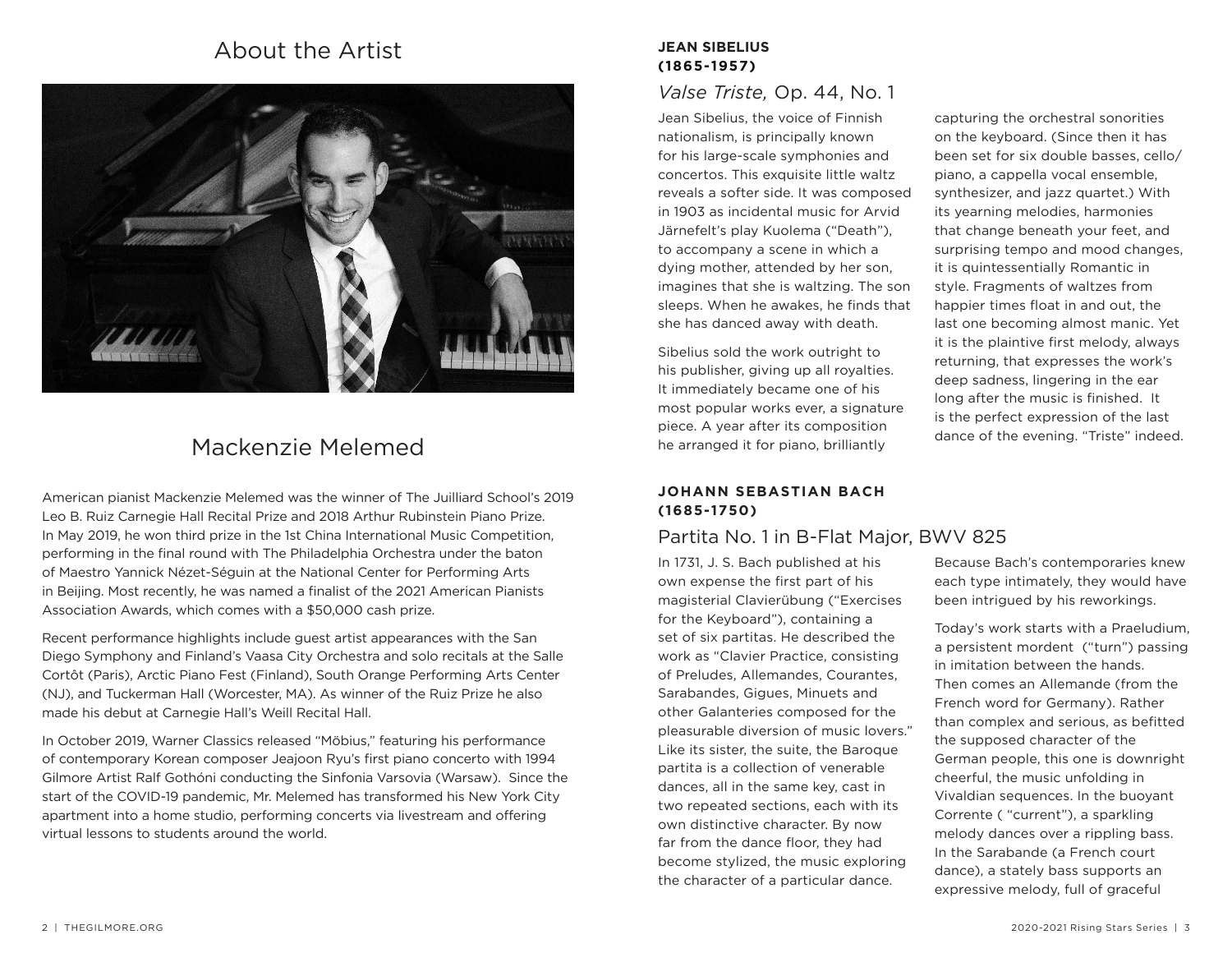decorations. Next come two added Galanteries, both minuets. The first, one of Bach's most famous, is almost danceable, with the left hand, a walking bass, keeping the beat secure,

#### **LUDWIG VAN BEETHOVEN (1770-1827)**

#### Sonata in F Major, Op. 54

As Jonathan Biss has pointed out, one of the most extraordinary things about Beethoven's thirty-two piano sonatas is their great variety, each individually profiled. This one is a surprise. Composed in 1804, Op. 54 is sandwiched between two giants: Op. 53 ("Waldstein") and Op. 57 ("Appassionata"). Beethoven would sometimes juxtapose weightier works with lighter ones--the Eighth Symphony between the monumental Seventh and Ninth, for example. But is this extraordinary sonata a "lighter" work, or does it reveal aspects of his evolving view of the sonata? As Beethoven plays with his audience's clearly understood expectations of just what a sonata might be, his robust sense of humor is clearly on display.

Rather than beginning with a dramatic, even argumentative, sonata-form first movement, Beethoven starts with a Tempo di Menuetto, giving it a clearly structured, old-fashioned theme, its balanced phrases repeated. Suddenly there comes a sempre forte e staccato

while the right sings an irresistible tune. The second, abbreviated and chordal, is the perfect foil. A cheerful Gigue ("jig"), brings the partita to a close.

explosion of octaves, and the minuet has become a rondo. The theme comes back around, increasingly decorated each time. "Improvisations on paper," Joseph Kerman called them. The theme returns, the octaves interrupt. With a cadenza , then a charming coda, Beethoven bids an affectionate farewell to the gracious theme, which by now has become an old friend.

The second movement grows seamlessly out of the first, joyfully rising upward, dominated by a central theme. It is Beethoven at work, "the master atomizer, pulverizer, and transmogrifier of motivic ideas," as Thomas May puts it. Although marked Allegretto ("a little fast"), the music's irrepressible high spirits drive it forward. A daunting challenge to a pianist, it is a study of perpetual motion coupled with a series of quickly changing, far ranging harmonies. Then Beethoven, who could take his time in coming to an ending, provides a bravura conclusion to this remarkable work. No wonder he has cast such a long shadow.

electric shock passed through it." Contemporary British pianist Charles Hallé sat speechless, "in a stupor of amazement." His playing had a "crystal-like clearness which never failed him for a moment, even in the most complicated and, for anybody else, impossible passages," Hallé wrote. When Clara Schuman heard Liszt play, she reported, "I sobbed aloud, it overcame me so." Between 1839 and 1847 Liszt gave at least 1,000 public performances, creating what Heinrich Heine dubbed "Lisztomania."

Funérailles, subtitled "October 1849," gives full voice to Liszt's outrage about the bloody uprising in his native

#### **FLORENCE PRICE (1887-1953)**

#### *Meditation*

A native of Little Rock, Florence Price graduated from the New England Conservatory of Music, where she studied organ and composition. In 1927 she moved to Chicago, and in 1933 her Symphony in E was premiered by the Chicago Symphony, making her the first African American woman to have her music played by a major American orchestra. The next year the Women's Symphony Orchestra of Chicago premiered her piano concerto, with fellow composer Margaret Bonds as soloist. In November 1943 Price wrote to Serge Koussevitzky, conductor of the Boston Symphony, urging him to

Hungary and his grief about Chopin's death. Daniel Barenboim calls it one of the most wonderful of his piano works. It is certainly among the most challenging. It begins somberly with a tolling bell, leading into a fanfare announcing a funeral march, whose ponderous steady rhythm has become a universal symbol of mourning. The heart-breakingly beautiful melody of the next section is quintessentially Liszt. Ostinato bass octaves pile up in repeated scales in both hands, gradually building in intensity. Finally, Liszt sums up all that has gone before in a dazzling ending.

consider her music, even though, she wrote, "I have two handicaps—those of sex and race. I am a woman, and I have some Negro blood in my veins." There is no record that he replied.

Meditation exists in a single undated autograph copy, most likely written about 1929. A meticulously crafted miniature, simple on the surface, it exhibits what Alex Ross calls Price's "pervasively elegant and subtle handling of familiar idioms." With its graceful melody and rich harmonies, it is perfect in its own way, like a Chopin waltz, a tantalizing sample of her remarkable body of work.

#### **FRANZ LISZT (1811-1886)**

# *Funérailles* from *Harmonies poétiques et religieuses*

Liszt not only invented the solo piano recital, he turned it into an art form. Fabulist Hans Christian Andersen,

who attended one of his monologues pianistiques, reported: "When Liszt entered the salon it was as if an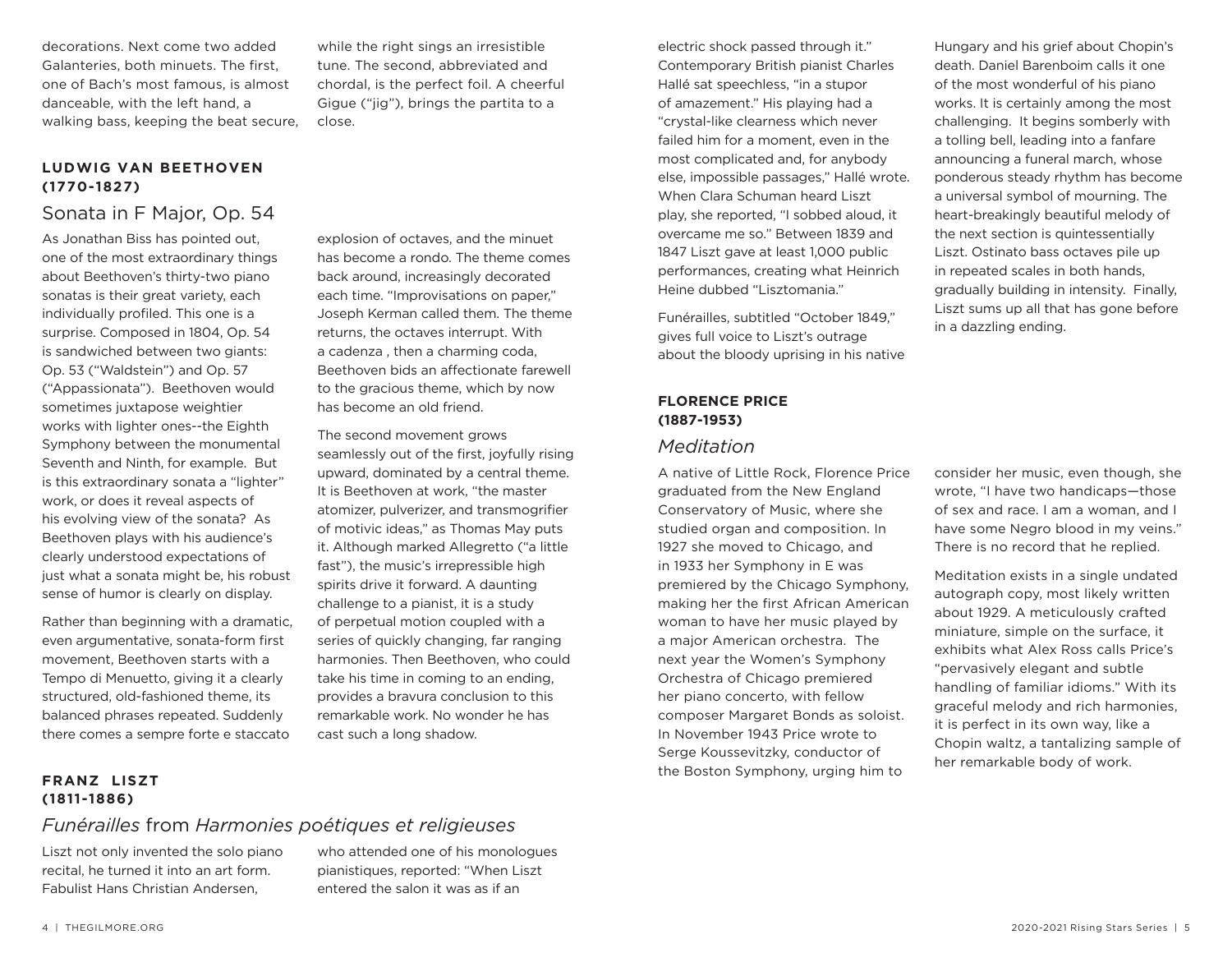#### **CLAUDE DEBUSSY (1862-1918)**

#### *Estampes*

In his Dictionnaire de musique, Rousseau wrote, "Music portrays everything, even those objects that are purely visible. By means of almost inconceivable powers it seems to give the ear eyes." Debussy shared this view completely. A friend of Monet, he was keenly interested in the painting revolution going on around him, giving this work (composed in 1903) a title meaning "prints" or "engravings." Although he disliked being labeled an Impressionist, Debussy's music was just as ground breaking. At the 1889 Paris Exposition he first heard the Javanese gamelan (an ensemble of gongs, xylophones, and similar instruments). He began to think about the piano in new ways.

Pagodes comes as close to imitating gamelan music as possible, Stephen Walsh observes, marked by suspended animation, unchanging harmonies fragmented melodies, horizontal and vertical layers. Since pagodas are

#### **ALEXANDER SCRIABIN (1872-1915)**

### *Préludes*, Op. 16

When the sixteen-year old Scriabin entered Moscow Conservatory in 1888, he quickly became one of its foremost pianists, second only to Rachmaninoff. Feeling the competition, he set out to learn all thirty-two of Beethoven's sonatas in order, but lost interest at the tenth (Op. 14, No. 2), twelve sonatas shy of Op. 54. In 1894 he met music publisher Mitrofan Balyaye, whose catalogue was restricted to Russian

layered towers, perhaps Debussy had that structural principal in mind, he suggests.

Once heard, who can forget Carmen's sensuous Habanera aria from Bizet's 1875 opera? Clearly Debussy couldn't, subtitling La soirée dans Grenade ("An Evening in Grenada") Mouvement de Habanera. His version is an impression, almost a meditation, on the nature of the dance. Its characteristic rhythm-- DUM-da-dum-dum--is present in nearly every measure; lovely melodies pass from voice to voice.

*Jardins sous la pluie* ("Gardens in the Rain") is a brilliant depiction of water play, in the same vein as Ravel's Jeux d'eau of 1901. The music sparks the imagination immediately, its sparkling sonorities like sunshine on water droplets, its gusts as unpredictable as the weather. The wind blows, the rain patters down, and this spectacular trio of pieces comes to an end.

composers. Enthusiastic about his new contributor, Balyaye planned to take Scriabin to Paris. He challenged the young composer to write fortyeight preludes before their departure, basing the tally on Bach's forty-eight. Scriabin took him on, but finished just under thirty, among them the lovely miniatures of Op. 16. It was a genre Scriabin would cling to throughout his career, writing over one hundred

preludes, from the first in 1894 to the last in 1914.

In Op. 16 Scriabin adopted the key plan Chopin had used in his set of twenty-four--following a major key by its relative minor--setting his preludes in B major, G-sharp minor, G-flat major, and E-flat minor. He breaks the pattern for the last, set in F-sharp major (the enharmonic equivalent of G-flat). The first prelude suggests a Chopin nocturne, its tender melody meandering over a gently sprawling accompaniment, a pervasive two-

#### **IGOR STRAVINSKY (1882-1971)**

# *Étude* No. 4 from 4 *Études*, Op. 7

Stravinsky wrote his only set of piano etudes in the summer of 1908 while he and his family were on vacation in the Ukrainian countryside. He was taking time off from private study in Moscow with the renowned composer Nikolai Rimsky-Korsakov, who had been meticulously guiding his development as a composer. It was at Rimsky's Wednesday house-concerts that many of Stravinsky's compositions were first heard. Their fruitful relationship was cut short when Rimsky died in June 1909, the very time of this composition. Devastated and grieving, Stravinsky traveled by train for twoand-a-half days, from the Ukraine to St. Petersburg, to attend his funeral.

against-three cross rhythm creating a tranquil murmuring. Time is suspended in the second, which is dominated by a recurring gesture: two sustained chords followed by a gentle shake. Marked cantabile ("song-like"), the third prelude tells an intimate story, its phrases rising and falling like gentle breaths. The fourth is the briefest: just twelve measures based on a single idea. Beginning sotto voce, it fades to a pianissimo close. The fifth darts quickly away to end this captivating set.

Stravinsky dedicated the last etude of Op. 7 to his beloved teacher. It is a brilliant study of rapid-fire perpetual motion, spiced with syncopation. The action never stops: the left-hand scampers about the keyboard in four-note patterns; the right provides double-time commentary. Each pattern begins on a weak rather than a strong beat, making everything sound a bit off kilter. Percussive chords add to the clamor; the left hand rushes up the scale, and the right maintains its ceaseless activity. Marked "Vivo," the etude is a pianistic workout indeed.

> *©Zaide Pixley, PhD Professor Emerita, Kalamazoo College*